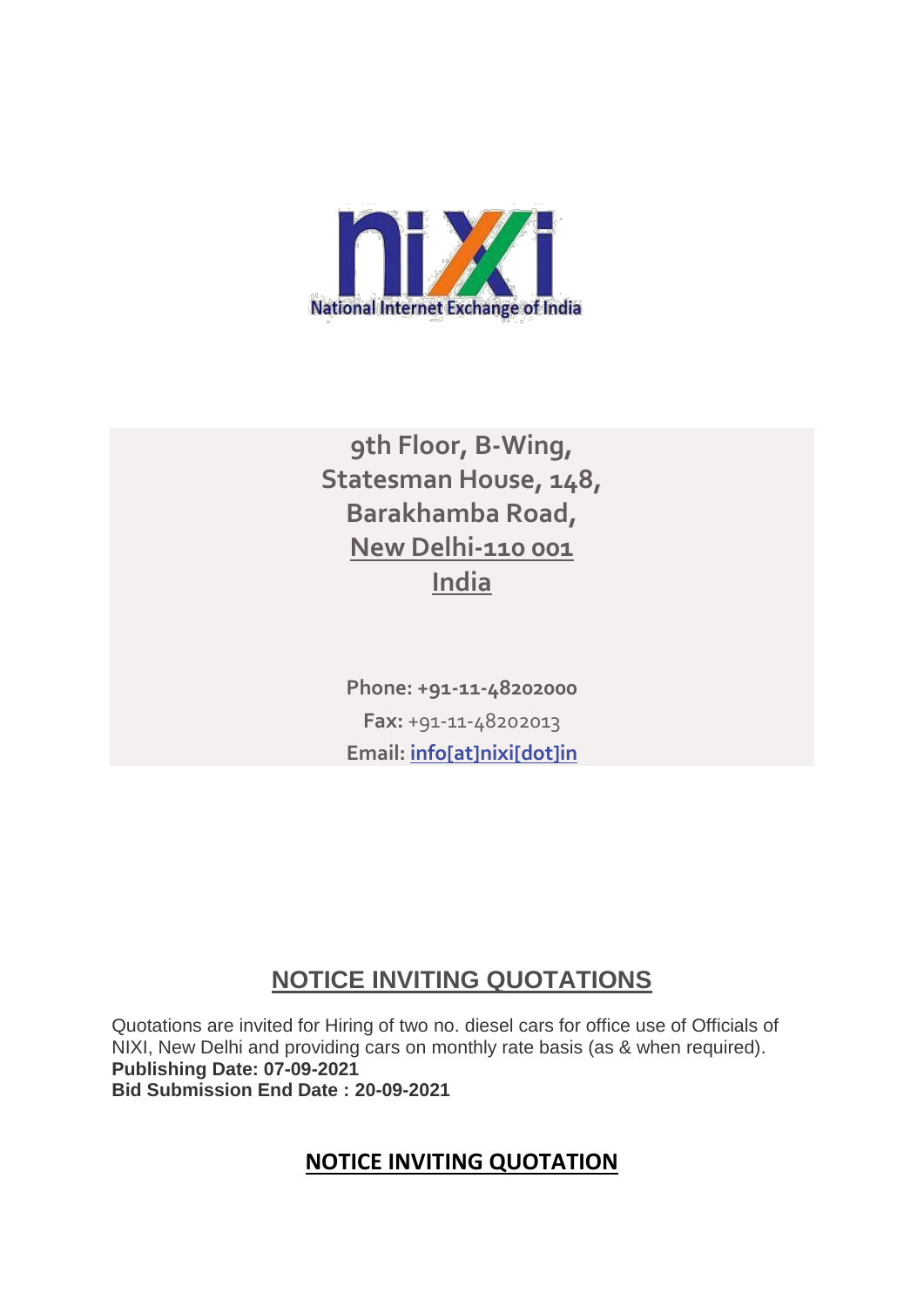The CEO, NIXI invites Sealed Quotations for Supply of cars on rental basis from reputed firms/companies as described in Annexure-I. The detailed terms and conditions are enclosed in Annexure I, which can be helpful in furnishing the response along with the quotation. Quotation should be submitted in the sealed Envelope subscribed **"QUOTATION FOR SUPPLY OF CARS IN NIXI''** along with the other documents to be enclosed including duly filled up Annexures I & II.

The Quotation shall be sent by Registered post/courier or delivered by hand to **Mr. Shahid Hashmi (EA- Admin), Administration Department, 9th Floor, B-Wing, Statesman House, 148, Barakhamba Road, New Delhi-110 001 by 20-09-2021 (2.00 P. M.) positively.** The quotations will be opened on the same day at **4.00 P.M**. in the presence of parties who wish to be present at their own cost. Quotations received after due date and time shall invariably be rejected.

If the day fixed for opening of quotations is subsequently declared a holiday, the quotations will be opened on the next working day.

The Corporation reserves the right to accept or reject any or all the quotation without assigning any reason thereof.

Conditional quotation will not be accepted.

The terms & conditions are attached herewith for reference (Annexure-I) which should be seen by the quotationer before forwarding their quotations. The details of the quotation can be seen and downloaded from the website of NIXI.

**Enclosure: Annexure I (General Terms & Conditions) Annexure II (Price Bid/ Quotation) Annexure III (Bid Security Declaration)**

**FOR CEO, NIXI**

**Copy to:** 

- **1. Website of NIXI**
- **2. Notice Board**

**ANNEXURE-I**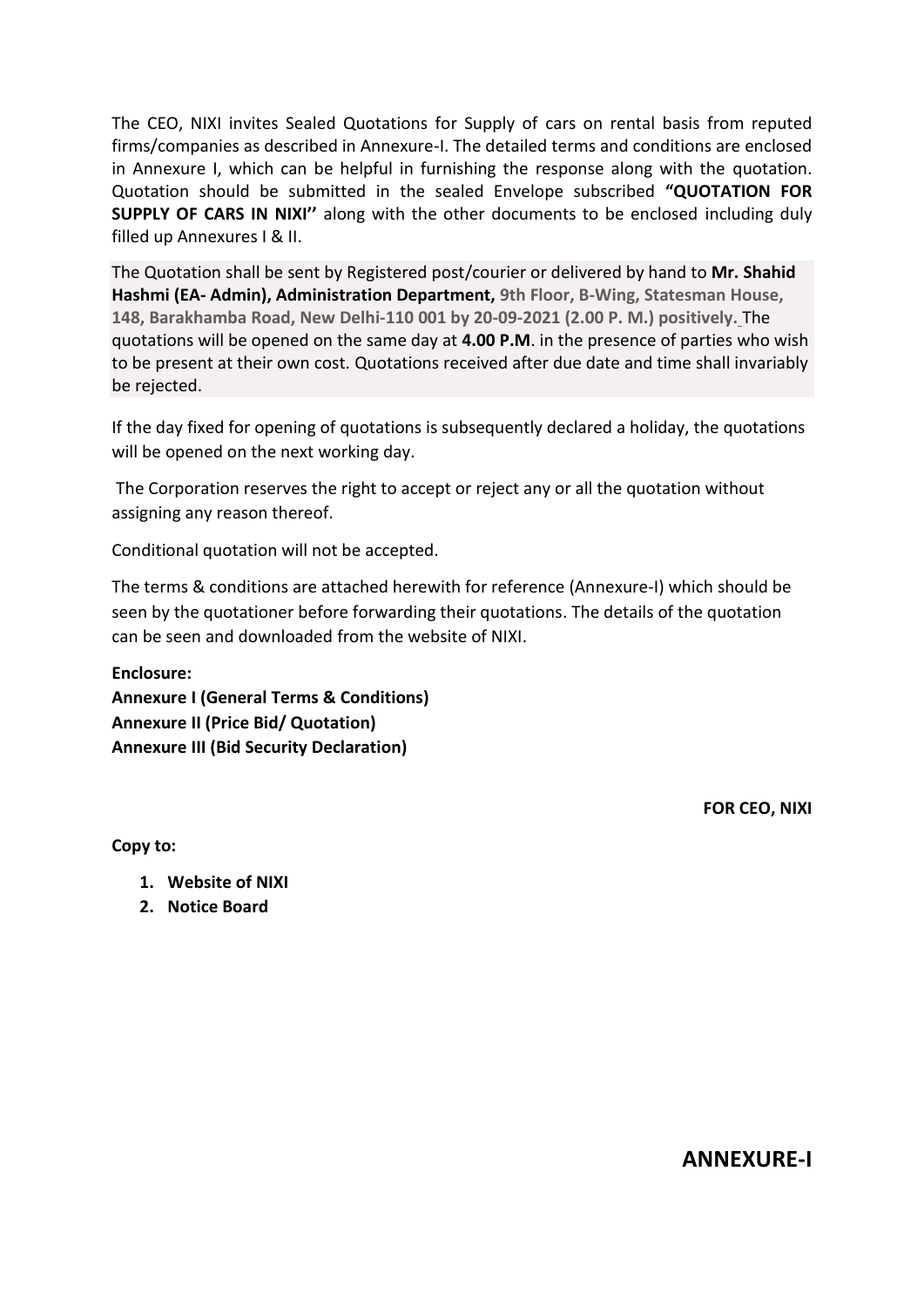# **GENERAL TERMS & CONDITIONS**

# 1. **Scope of Work:**

The NIQ is for Engagement of Travel/ Transport/ Logistics company for Hiring of cars on daily/monthly basis for official use by **NIXI** as per requirement.

# 2. **Description of Cars:**

The cars to be supplied on regular monthly rent basis **Maruti Dezire** and/ or **Hyundai Xcent**, or equivalent in good condition and registration not older than three years. The vehicles to be supplied should have valid taxi/ commercial number. The other cars, which are required on daily basis will be informed well in advance to the supplier from time to time (as & when required).

# 3. **Period of Contract:**

The empanelment will be initially valid for a period of two years and the rates once finalized will remain valid throughout the period of contract. No claims whatsoever on account of increase in the rate of fuel and other factors such as statutory payments, minimum wages, etc., shall be entertained. It will be the responsibility of the transporter to bear such additional expenses.

# 4. **Earnest Money Deposit (EMD):**

Since Government of India has advised vide **OM No. F 9/4/2020-PPD Dated 12-12-2020** that no provision of bid security i.e. EMD shall be kept in Bid Documents till 31-12-2021, the same is not insisted upon. But, every bidder has to give **''Bid Security Declaration'',** failing which these quotations will not be considered.

# 4. **Forfeiture of EMD:**

The quotationer will not be allowed to withdraw the tender after the same is received by NIXI. In case the quotationer withdraws from the process, the EMD deposited by him will be forfeited.

# 5. **Security Deposit:**

The successful quotationer will have to deposit a security of **Rs. 10,000/‐ (Rupees Ten Thousand)** only in the form of a Demand Draft/Pay Order/NEFT online transfer in favour of NIXI, New Delhi with in ten days after receiving the confirmation/ offer letter. The security deposit will be refunded to the contractor within sixty days from the date of completion of the contract period and no interest will be paid on the security deposit.

# 6. **Bid System:**

The Quotations have to be submitted in two parts, Part-I containing technical specifications laid down in eligibility criteria and Part-II containing financial offer as per Annexure-II.

# **A) Eligibility Criteria (Proofs shall be enclosed):**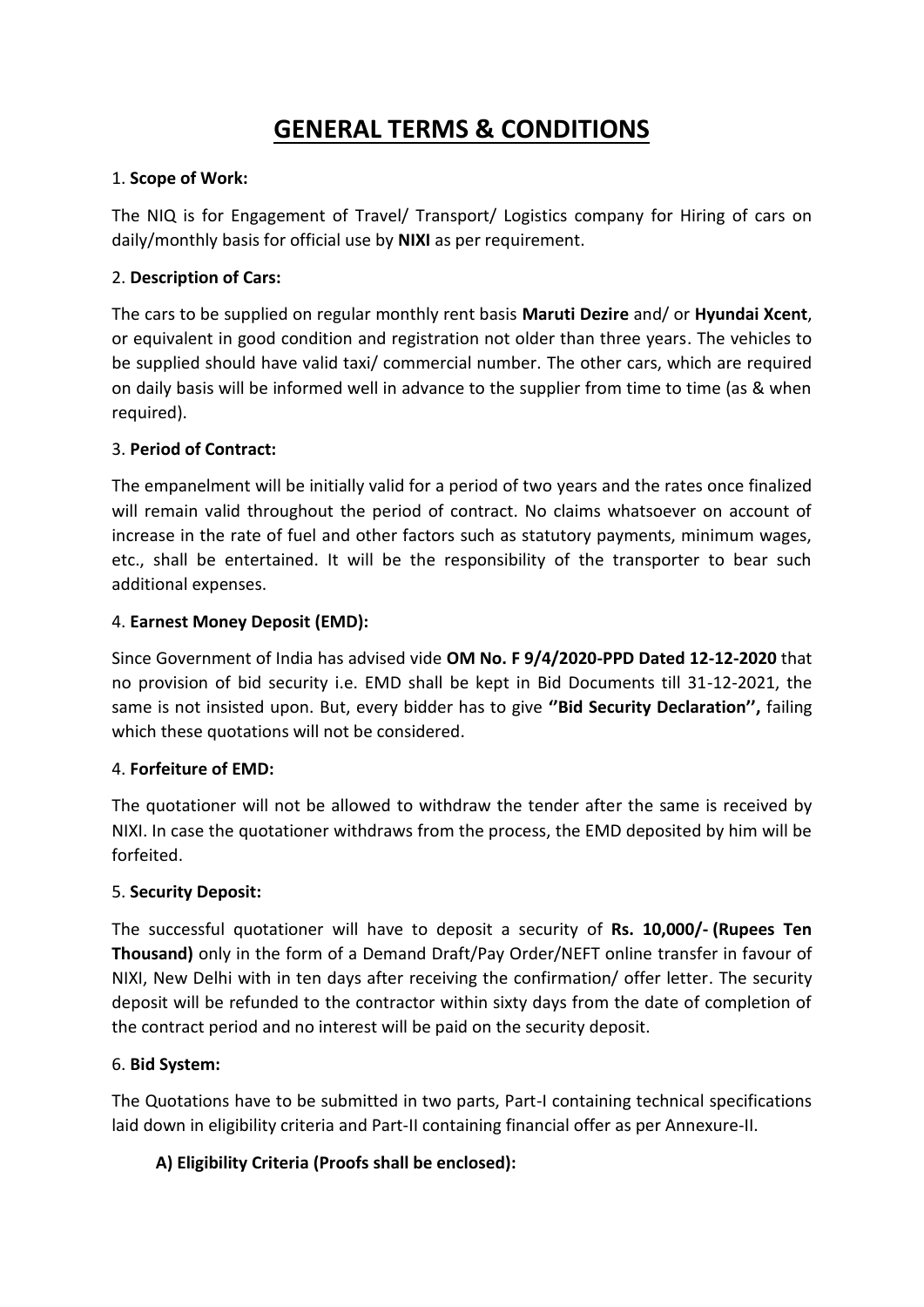- **1. Must have an average turnover of Rs 50 Lakh in last three years.**
- **2. Must be in the business of Travels or Logistics.**
- **2. Must have served/ serving at least one government agency.**

#### **B) Price Bid**

#### **1. To be filled on the prescribed format of Annexure II**

#### 7. **Submission of Quotations:**

Sealed tenders in the form prescribed in Annexure-I and II contained in an envelope duly super scribed – **"QUOTATION FOR SUPPLY OF CARS IN NIXI"** addressed to the **"Mr. Shahid Hashmi (EA - Admin), Administration Department, NIXI, 9th Floor, B-Wing, Statesman House, 148, Barakhamba Road, New Delhi-110 001"** should reach by 2 PM on 20-09-2021. In case that day happens to be holiday, the next working day shall be deemed to be the last date of submission of quotation. Any request for extension of submission date of quotations will not be considered.

# 8. **Opening of Quotations:**

The quotations received will be opened at 4.00 PM of the last date of submission of quotation as mentioned in the above para. The authorized representative of the quoting firm (one member only) may remain present during opening of quotation, if desires so. If the day of opening of quotation will be declared as holiday, the quotations will be opened on next working day.

# 9**. Evaluation of Quotations/ Offers:**

The quotations of only those parties who satisfy all the requirements/conditions stipulated in this Document will be considered. Quotation with any cutting or overwriting in the figures will not be considered.

The work will be awarded strictly to L-1 party, who can be invited for interaction and acceptance of offer based on his quoted rates. The party shall, therefore, understand the terms & conditions very meticulously. The party will appear at their own expenses to fulfil the formalities.

10. The contract so awarded will commence from the date of consent of the firm to the term and conditions. The contract so awarded can be terminated by NIXI at any time without giving any reason.

11. The quotationer should have a registered and well established Transport/ Logistics company. Proof of this effect to be enclosed along with the proposal.

12. The party submitting the quotation must be capable of arranging the cars as and when required by NIXI.

13. The vehicles should be in a very good running condition with clean interior and good upholstery and valid Pollution under Control (PUC) certificate. The successful quotationer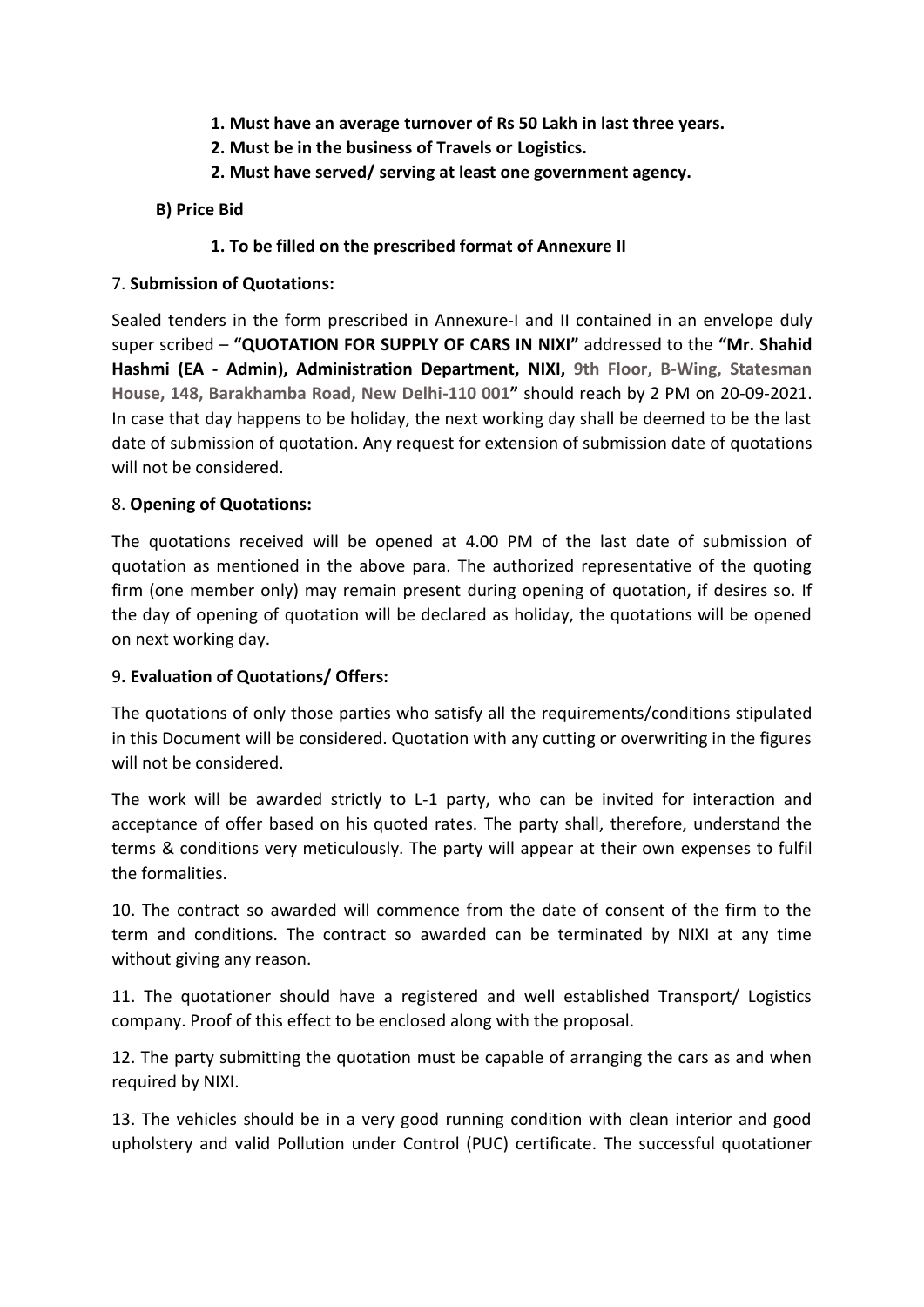shall produce the Two cars to NIXI for inspection by a committee of officers within 10 days of the award of the quotationer.

14. The vehicle which will be taken on monthly basis should not be older than three years.

# 15**. Engaging Capable Drivers:**

The firm must ensure that the drivers employed have valid driving license and carry the necessary registration papers, security check verified and should be well behaved, properly uniformed and well conversant with the traffic/regulations and road/routers in Delhi/NCR localities. They should preferably in the age group of 21-50 years.

16. The firm should have adequate number of telephones for contact round the clock. NIXI can request for the vehicle at short notice and the firm shall provide the vehicle within such time on receipt of NIXI's request in writing/over phone.

17. NIXI may need the vehicles to be hired, as per requirement. The vehicles requisitioned should reach the stipulated destination located within Delhi and surrounding localities, within a maximum time of 30 ( $\pm$ 10) minutes depending on the location. It may be noted that the number of vehicles to be hired and the number of days of hiring may vary depending upon the actual requirements.

18. The firm shall comply with all statutory enactment/provisions in relation to services offered by them.

19. It will be responsibility of the Drivers of the respective vehicle to carry the proper Registration Certificate and valid insurance at all times in respect of the vehicles being driven by him. The Driver must have one mobile phone with him always as a necessary condition of contract which is to be provided by the successful bidder.

20. NIXI shall be liable to pay the hiring charges only. Any other liability shall be borne by the contractor. If during the course of engagement of the vehicles to NIXI, any harm due to accidents, etc. is caused either to the vehicle or to the third party, NIXI will not be responsible. Any liability arising out of such accident will be the responsibility of the firm only. All incidental expenditure towards repair will be borne by the contractor.

21. No advance payment will be made by NIXI. The billing will be done on a monthly basis and the bill should be submitted by the firm by the first week of the following month. The payment will be made only for those duty slips/ log book, which have been signed by the officer/staff using the vehicle. It will be the responsibility of the driver to get the duty slips signed by the officer/staff on a day to day basis. No payment will be made for unsigned duty slips. Duty slips should be complete in all respects in terms of start kilometer, end kilometer, distance covered, time from, time end of duty, places visited etc.

22. The rates quoted should be exclusive of the GST. Latest income tax clearance certificate and PAN is also required to be submitted by the operator.

23. The journey to the destination and back shall be undertaken by the shortest route possible. In case of breakdown of any vehicle during official duty, it shall be responsibility of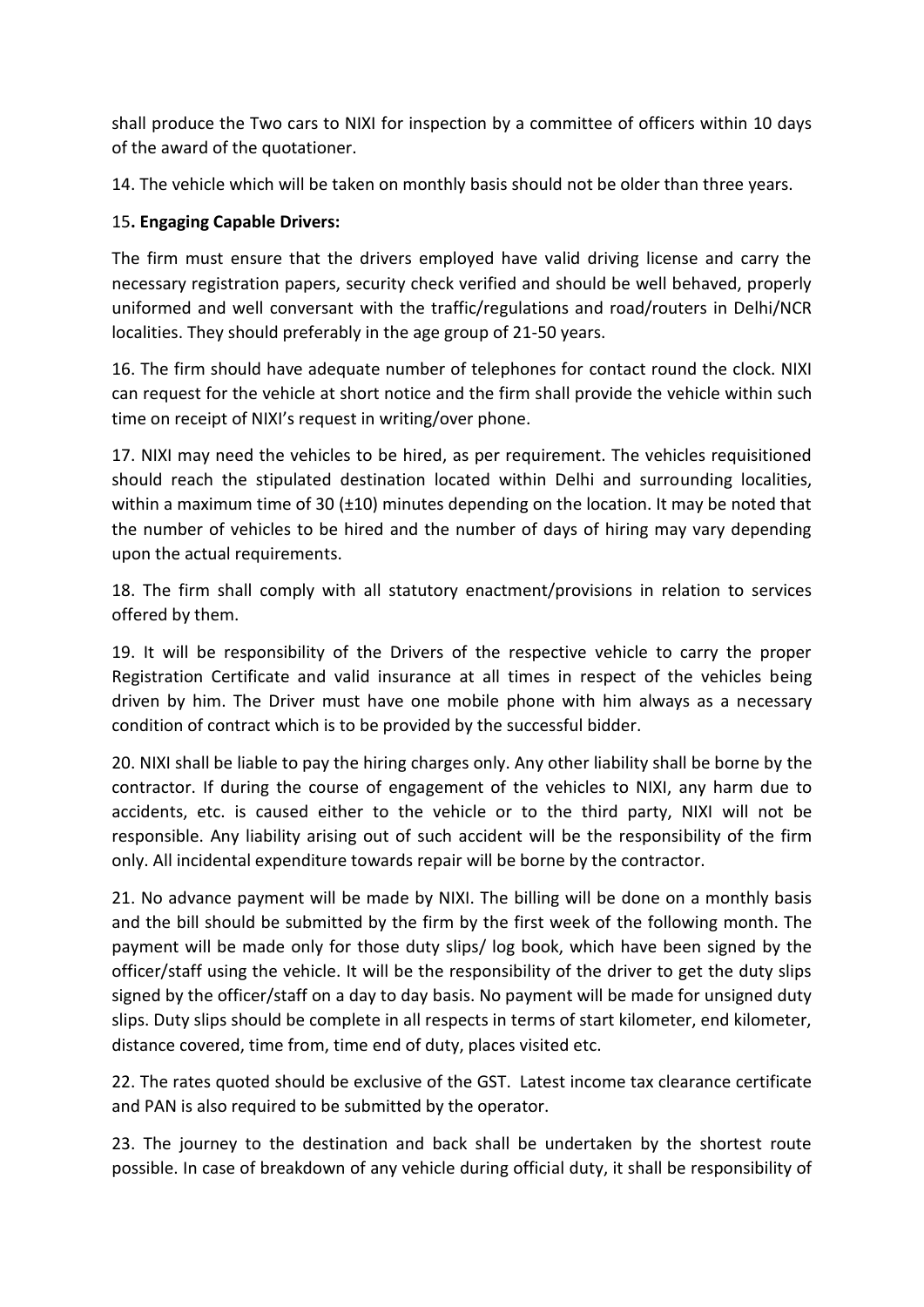the firm to provide a replacement immediately. If no replacement is provided on time alternative arrangement will be made and the cost thereof will be deducted from the payment to be made to the firm.

24. Toll tax, Entry tax, permit fee, for crossing border, if any, parking charges will be paid by NIXI for which the original receipts should be submitted monthly.

25. The vehicles provided should fulfil the norms prescribed by the Government of NCT of Delhi, Department of Transport of hired vehicles and update from time to time.

26. Any dispute arising during the currency of contract will be resolved mutually. However, any other dispute, if any, arising out of this contract will be subject to the jurisdiction of the courts in Delhi only.

27. The Corporation will not be liable to pay any tax or licence fee or loss/damages to the property or life because of negligence of driver or due to accidents.

28. The duty hours of the drivers will be for 10 Hours from the time of reporting. Normal duty hours would be 9.00 AM to 7.00 PM The time of reporting may vary sometimes. The Duty time of 10 Hours would start from time of reporting. The Overtime charges will be allowed beyond 10 Hours. o. In-case of non-compliance of the above terms and conditions of contract, a penalty may be levied. The penalty of defaults is as under:

- **(a) Late Reporting Rs. 100/- per Day**
- **(b) Non-Reporting Rs. 500/- per Day**
- **(c) Refusal of Duties Rs. 500/- per Instance**
- **(d) Non-observation of Dress code Rs. 200/- per Instance**

# **(e) Change of Drivers without Prior intimation Rs. 200/- per Instance**

29. The quotationer shall also give the certificate that my/our firm has not been black listed by any Institutional agency/ Govt. Department /Public sector undertaking for participating in the quotationer, in last 3 years.

30. Latest valid GST from concerned Authorities of the State Govt. as applicable. The quotationer should attach the PAN along with GST registration certificate.

31. The NIXI reserves the right to accept /reject the quotations without assigning any reason and the decision of the CEO, NIXI shall be final and binding on party.

# **XXXXXXXXXXXXXXXXXXXXXXXXXXXXXXXXXXXXXXXXXXXXXXXXX**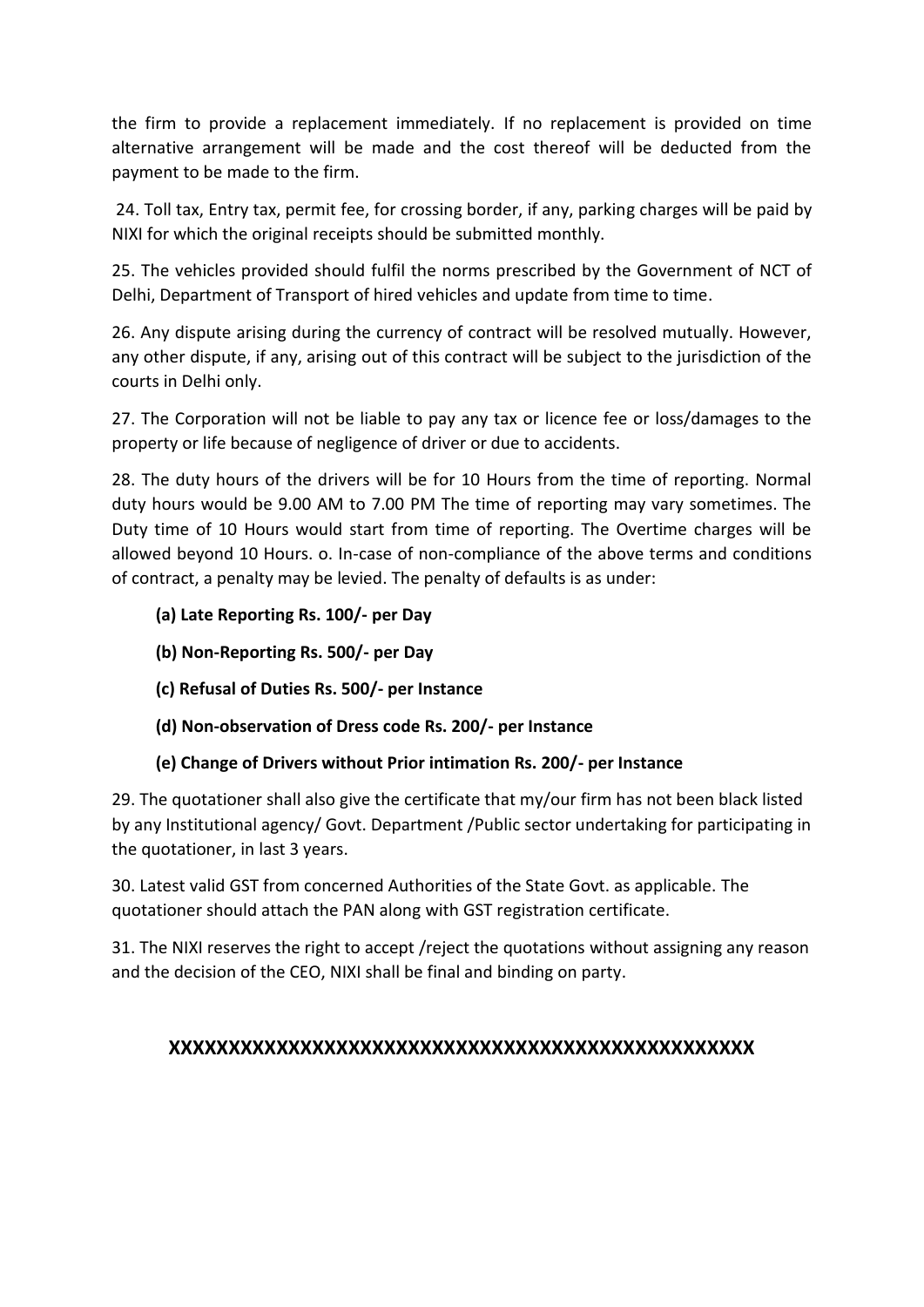# **ANNEXURE-II**

# **PRICE BID for HIRING OF CAR (Monthly Basis).**

Rates (all inclusive including all taxes and levies except GST, Service Tax, Toll Tax and Parking charges) for Hired Cars as indicated below:--

| <b>PARTICULARS OF VEHICLE</b> | <b>YEAR OF</b><br><b>MAKE</b> | <b>RATE</b><br><b>PER</b><br><b>MONTH</b><br><b>FOR</b><br>2400<br>KMS&<br><b>250 HRS</b> | <b>EXTRA</b><br><b>RATE</b><br><b>PER KM</b><br><b>BEYOND</b><br><b>2400KMS</b> | <b>EXTRA</b><br><b>RATE</b><br><b>PER HR</b><br><b>BEYOND</b><br><b>250 HRS</b> | <b>RATE OF</b><br><b>NIGHT</b><br><b>STAY</b><br>(LOCAL) | <b>RATE OF</b><br><b>NIGHT</b><br><b>STAY (OUT</b><br><b>STATION)</b> |
|-------------------------------|-------------------------------|-------------------------------------------------------------------------------------------|---------------------------------------------------------------------------------|---------------------------------------------------------------------------------|----------------------------------------------------------|-----------------------------------------------------------------------|
| <b>Maruti Dezire</b>          |                               |                                                                                           |                                                                                 |                                                                                 |                                                          |                                                                       |
| Hyundai Xcent                 |                               |                                                                                           |                                                                                 |                                                                                 |                                                          |                                                                       |

# **PRICE BID for HIRING OF CAR [ Need Basis (as & when required)]**

Rates (all inclusive including all taxes and levies except Service Tax, Toll Tax and Parking charges) for Hire Cars as indicated below:--

| <b>PARTICULARS OF VEHICLE</b> | <b>RATE</b><br>FOR 8<br>HRS/<br>80KMS | <b>RATE</b><br><b>FOR</b><br><b>ADDL</b><br>КM | <b>RATE</b><br><b>FOR</b><br>4HRS/<br><b>40 KMS</b> | <b>RATE</b><br><b>OF</b><br><b>NIGHT</b><br><b>STAY</b><br>(LOCAL) | <b>RATE OF</b><br><b>NIGHT</b><br><b>STAY</b><br>(OUT<br>STATION) | <b>DROPPING</b><br><b>TO &amp;</b><br><b>BRINGING</b><br><b>BACK TO/</b><br><b>FROM</b><br><b>DELHI</b><br><b>AIRPORT</b> |
|-------------------------------|---------------------------------------|------------------------------------------------|-----------------------------------------------------|--------------------------------------------------------------------|-------------------------------------------------------------------|---------------------------------------------------------------------------------------------------------------------------|
| <b>Maruti Dezire</b>          |                                       |                                                |                                                     |                                                                    |                                                                   |                                                                                                                           |
| <b>Maruti Ciaz</b>            |                                       |                                                |                                                     |                                                                    |                                                                   |                                                                                                                           |
| <b>Tata Indica</b>            |                                       |                                                |                                                     |                                                                    |                                                                   |                                                                                                                           |
| <b>Mahindra Scorpio</b>       |                                       |                                                |                                                     |                                                                    |                                                                   |                                                                                                                           |
| Toyota Innova                 |                                       |                                                |                                                     |                                                                    |                                                                   |                                                                                                                           |
| <b>Honda City</b>             |                                       |                                                |                                                     |                                                                    |                                                                   |                                                                                                                           |
| Hyundai i10/i20               |                                       |                                                |                                                     |                                                                    |                                                                   |                                                                                                                           |

**Any information:--**

**Date:…………………..** 

**Place:……………………** 

**Signature………............………** 

**Name………….................…..** 

**Official Stamp/ Seal……………………**